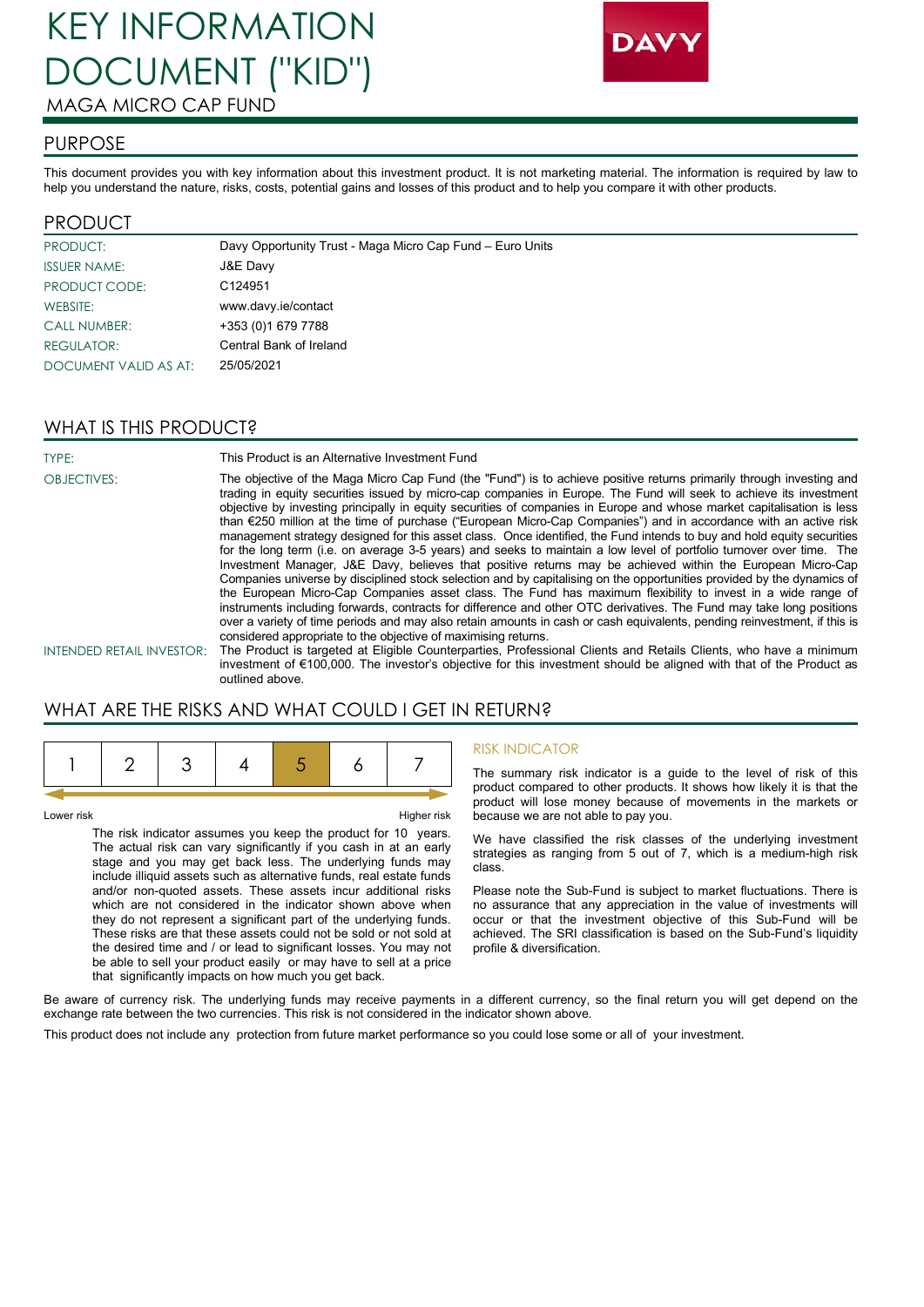#### PERFORMANCE SCENARIOS

Market developments in the future cannot be accurately predicted. The scenarios shown are only an indication of some of the possible outcomes based on recent returns. Actual returns could be lower.

| <b>INVESTMENT 10000 EUR</b> |  |  |
|-----------------------------|--|--|
|-----------------------------|--|--|

| SURVIVAL SCENARIOS         |                                     | YEAR          | 5 YEARS       | 10 YEARS<br><i><b>(RECOMMENDED)</b></i><br><b>HOLDING PERIOD)</b> |
|----------------------------|-------------------------------------|---------------|---------------|-------------------------------------------------------------------|
| STRESS SCENARIO            | What might you get back after costs | 511.8 EUR     | 4 132.06 EUR  | 2749.85 EUR                                                       |
|                            | Average return each year            | $-94.88%$     | $-16.2%$      | $-12.11%$                                                         |
| UNFAVOURABLE SCENARIO      | What might you get back after costs | 8471.61 EUR   | 9 151.65 EUR  | 11 903.17 EUR                                                     |
|                            | Average return each year            | $-15.28%$     | $-1.76%$      | 1.76%                                                             |
| <b>MODERATE SCENARIO</b>   | What might you get back after costs | 11 387.98 EUR | 17 044.75 EUR | 28 217.62 EUR                                                     |
|                            | Average return each year            | 13.88%        | 11.25%        | 10.93%                                                            |
| <b>FAVOURABLE SCENARIO</b> | What might you get back after costs | 13 910.72 EUR | 28 847.23 EUR | 60 785.54 EUR                                                     |
|                            | Average return each year            | 39.11%        | 23.6%         | 19.78%                                                            |

This table shows the money you could get back over the recommended holding period, under different scenarios, assuming that you invest 10000 EUR.

The scenarios shown illustrate how your investment could perform. You can compare them with the scenarios of other products.

The scenarios presented are an estimate of future performance based on evidence from the past, and are not an exact indicator. What you get will vary depending on how the market performs and how long you keep the investment.

#### WHAT HAPPENS IF J&E DAVY IS UNABLE TO PAY OUT?

You may face a financial loss should the Manufacturer or depositary, Northern Trust Fiduciary Services (Ireland) Limited, default on their obligations.. There is a compensation fund available for investors under the Investor Compensation Act, 1998 (the "Act") where the criteria for payment of compensation under the Act have been fulfilled. Further details are available from the Manufacturer.

# WHAT ARE THE COSTS?

#### COSTS OVER TIME

The Reduction in Yield (RIY) shows what impact the total costs you pay will have on the investment return you might get. The total costs take into account one-off, ongoing and incidental costs.

The amounts shown here are the cumulative costs of the product itself, for three different holding periods. They include potential early exit penalties. The figures assume you invest 10,000 EUR. The figures are estimates and may change in the future.

The person selling you or advising you about this product may charge you other costs. If so, this person will provide you with information about these costs, and show you the impact that all costs will have on your investment over time.

| INVESTMENT 10000 EUR            |           |              | IF YOU CASH IN AFTER 1 YEAR IF YOU CASH IN AFTER 5 YEARS IF YOU CASH IN AFTER 10 YEARS |
|---------------------------------|-----------|--------------|----------------------------------------------------------------------------------------|
| <b>Total costs</b>              | 403.2 EUR | 3 238.77 EUR | 11 742.4 EUR                                                                           |
| Impact on return (RIY) per year | 4.03 %    | 3.94 %       | 3.93 %                                                                                 |

#### COMPOSITION OF COSTS

The table below shows:

The impact each year of the different types of costs on the investment return you might get at the end of the recommended holding period.

\* What the different cost categories mean.